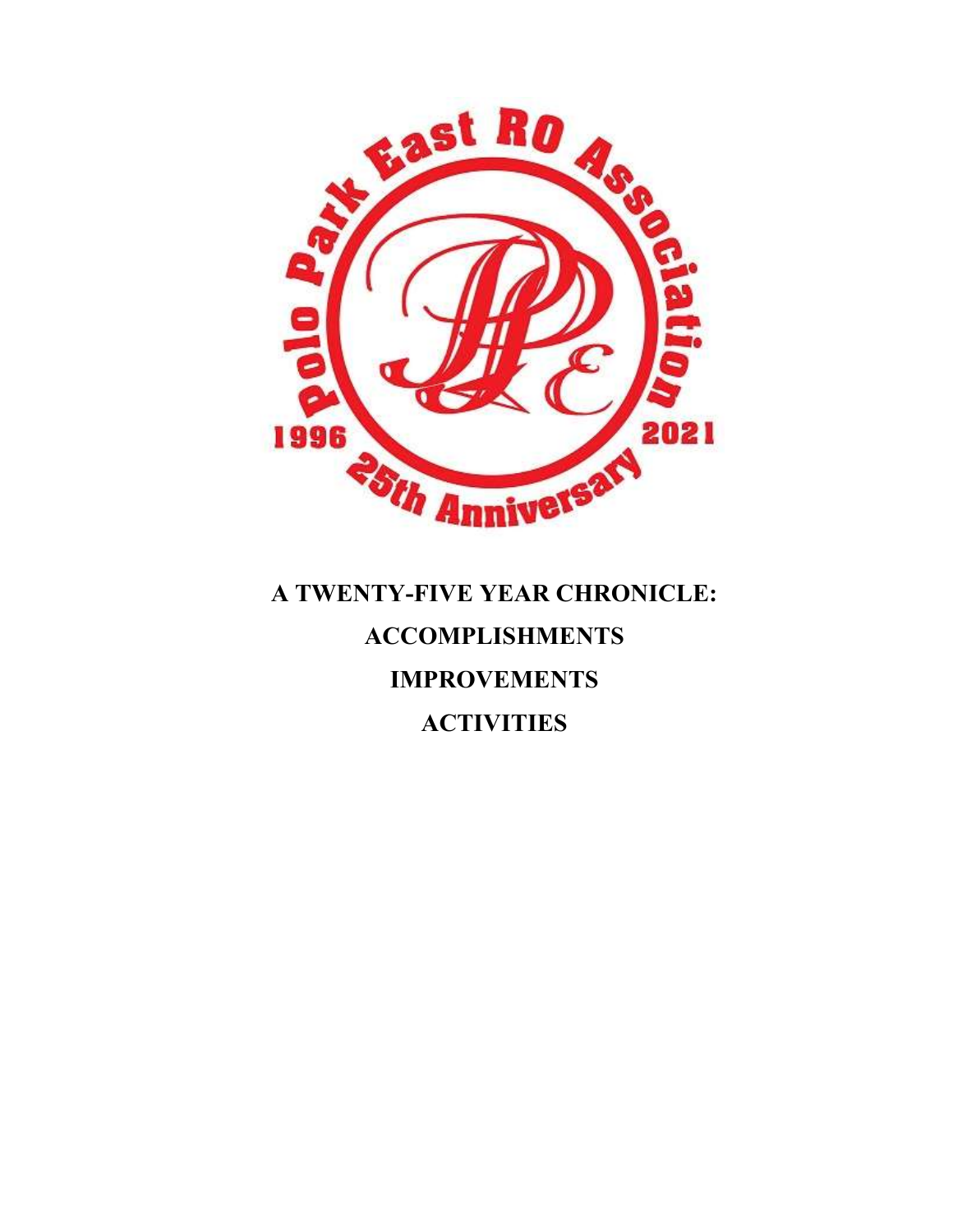## POLO PARK EAST RESIDENT OWNED ASSOCIATION, INC. 525 POLO PARK EAST BLVD. DAVENPORT, FL 33897 863-424-6932

Poloparkeast.com

## TWENTY FIFTH ANNIVERSARY HISTORY 1996 – 2021

This history has been compiled to recognize the hard work of numerous volunteers who gave freely of themselves so that PPEROA could become a reality. It chronicles some of the major changes and accomplishments that have taken place during the past 25 years. As we celebrate this anniversary, we thank the many people who had the foresight to carry their drams to a successful conclusion.

Much of the information in this booklet has been retained from the  $20<sup>th</sup>$  anniversary booklet published in 2016.

#### ORIGINAL BOARD MEMBERS

Richard Emery – President John Bedell – Director Elizabeth Taggart – V.P. Nancy Gallello – Secretary Bob Noak – Treasurer Bill Swartz - Director

Shirley Blue – Director Bill Bower – Director Fred Chamness - Director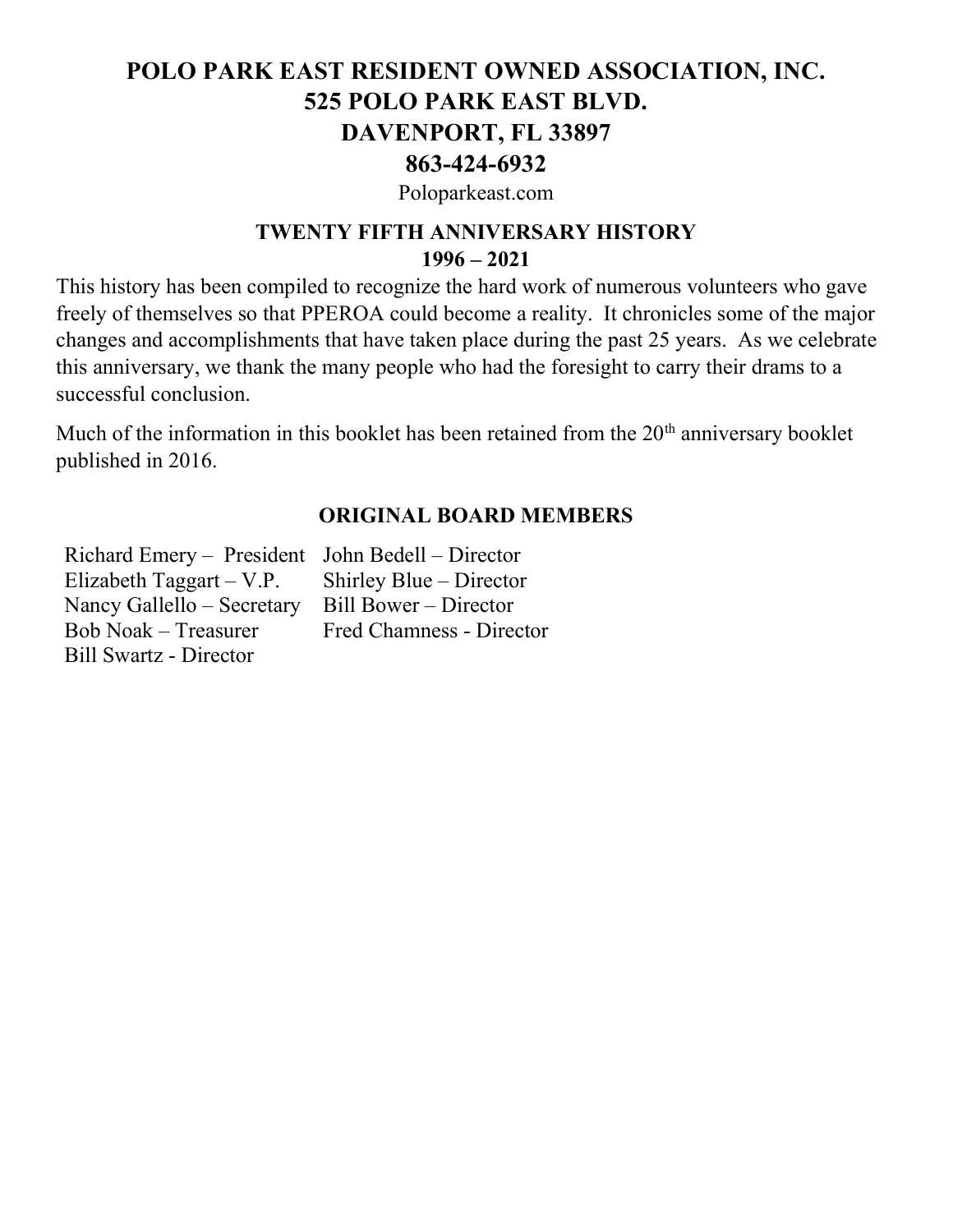## INDIVIDUALS WHO HAVE SERVED AND ARE SERVING AS POLO PARK EAST BOARD MEMBERS

| Anne Akacki          | Jim Dohren            | Perry Nadeau          |
|----------------------|-----------------------|-----------------------|
| Jim Baker            | Dick Emery            | <b>Bill Nestel</b>    |
| John Bedell          | Nancy Gallello        | <b>Bob Noak</b>       |
| Bonnie Bickford      | Ken Glotfelty         | <b>Frank Park</b>     |
| <b>Shirley Blue</b>  | Ted Griffith          | <b>Guy Partington</b> |
| Libby Bluestein      | Hal Hawkins           | Dale Rexrode          |
| <b>Gary Boss</b>     | LC Hatley             | Karen Sargeant        |
| Norman Bourassa      | Jackie Heal           | Fred Scheuer          |
| Bill Bower           | Kathy Kallberg        | Pat Shea              |
| Dick Bracken         | Ken Kallberg          | Al Snyder             |
| <b>Bruce Bristol</b> | <b>Shirley Kataro</b> | Marie Sulzmann        |
| Terry Butler         | <b>Steve Kallberg</b> | <b>Bill Swarrz</b>    |
| Fred Chamness        | Helen Lewis           | <b>Betty Taggart</b>  |
| Don Cook             | Sharon Lind           | Barbara Taylor        |
| Tony Crisanti        | Peggy Lukitch         | Bene Temple           |
| Larry Curcio         | <b>Bonnie Mellow</b>  | <b>Bob Turnbull</b>   |
| Dick Dalymple        | Vic Meyer             | <b>Whitey Wellens</b> |
| Jack Damon           | George                | Ray White             |
| Dean Darby           | Moriarty              | Frank Wolf            |
| Frank Derbyshire     | Ron Murray            | Joe Yoerger           |

## THE ORIGINAL SHAREHOLDERS OF POLO PARK EAST RESIDENT OWNED ASSOCIATION

John & Anne Akacki Joe & Peggy Alfano Jennifer Antor Howard & Nancy Bagby Jim & Mary Baker John & Marti Bannon Glenn & Ellie Barr John Bedell/Chuck Cartwright Paul & Shirley Blue Phil & Libby Bluestein Norm & Kathy Bourassa Bill & Mary Ellen Bower Frank & Donna Brannan Ed & Sue Bredenberg

Jack & Clair Damon Leo & Lillian Dawkins Raymond & Shirley Day Merle & Bernice Dukes Ed & Fran Eirich Dick & Marilyn Emery Robert & Camille Esper Bill & Sarah Fenton Gary & Frances Flook Nancy Gallello & Judy Cohen Gean & Brooke Galloway Ginny Hill Dick & Pat Howard Mike & Sue Howard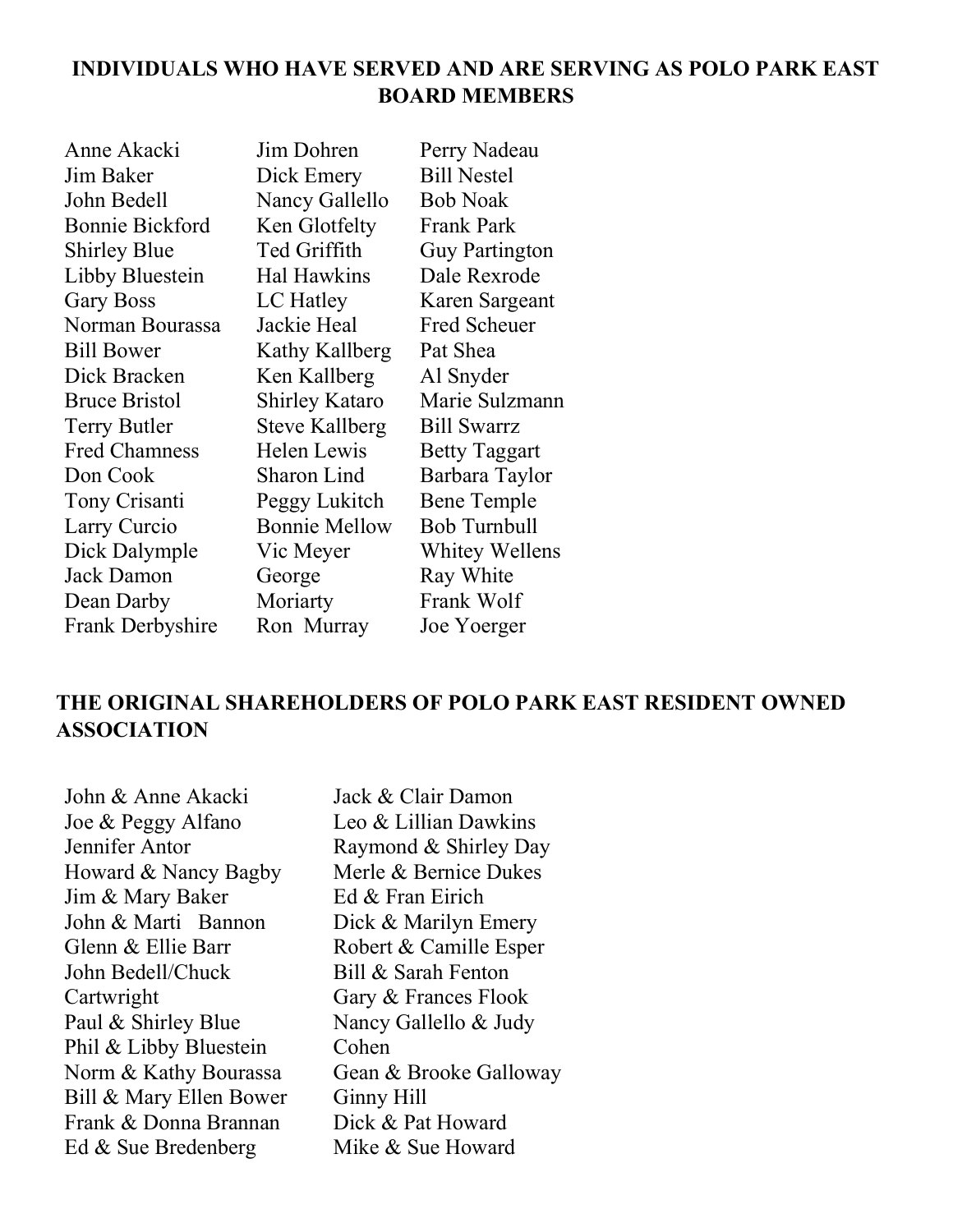Bruce & Mae Bristol Pete & Barb Bungert Ira & Virginia Caldwell Betty Calloway Charles & Dorothy Canada Lou & Ruth Madaline Catlin John & Elaine Cavese Fred & Norma Chamness Darrell & Carol Chausow Ellie Comeau Connie Copenhauer Tony Crisanti Dick & Jo Dalrymple George McDonald Alan & Donna McIntyre Eva Mckelvey/Janice LaPointe John & Frederica McNulty Werner & Barbara Meister George & Betty Moriarty Leo & Alfreida Moxley Robert & Agnes Moxley Bob & Peg Noak John & Dorothea Paglia Rocco & Maria Poma Pat Posch Charles & Olga Prout Leo & Delores Raczek Dick & Mary Rhodes Robert & Loretta Rodrigo Bill & Marlene Roser Dan & Diane Roy Lou & Jackie Sauer Fred & Arlene Scheuer Jerred & Ruth Schwalm Cliff & Marilyn Sellke

Bud & Mid Humphreys Bill & Nancy Hurd Omar & Maxine Jensen Tony & Shirley Kataro Jim & Rose Keane Betty Keough Armin & Geraldine Krueger Elmer & Eleanore Lakso Boyd & Kathryn Larrowe Marliene Linton Mitch & Peg Lukitch Bob & Mary Mason Ralph & Ruth Shamblen Larry & Carol Shields George & Henrietta Sidote Hank & Lee Silverman Idella Slavinsky Lonnie & Janice Smith Lee & Carol Smith Karl & Ellen Sollows Bill & Marie Sulzmann Bill & Toni Swartz Herman & Betty Taggart Bill & Barbara Taylor Gene & Marie Temple Earl & Ann Tipton Shomas & Georgia Tray Kenneth Wellens Deb White Raymond & Joanne White Frank wolf Thomas & Dorothea Young

#### ORIGINAL SHAREHOLDERS WHO STILL HAVE HOMES OR LIVE IN THE PARK

Shirley Blue Mary Ellen Bower Pete & Barb Bungert Marliene Linton Betty Moriarty Bob Noak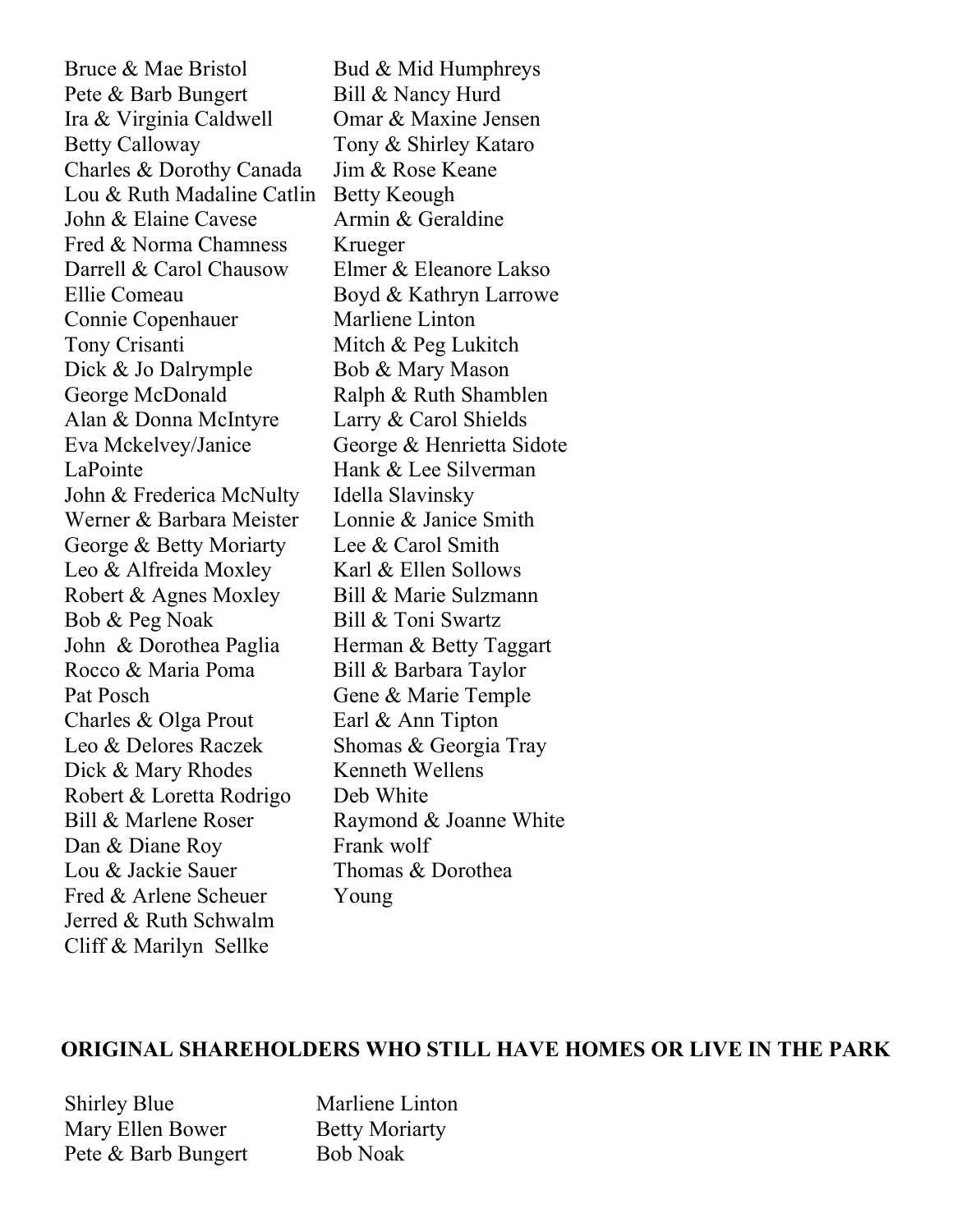Bill & Sarah Fenton Ginny Hill Bill & Nancy Hurd Shirley Kataro Rose Keane Betty Keough

Dorothea Paglia Dolores Raczek Bill Roser Diane Roy Bill & Barbara Taylor

#### PRE 1996

Polo Park East was originally organized as a limited partnership with 55 partners to start an orange grove in 1955.

Major freezes in the 1980'shad caused many growers to move further south. Then Mickey Mouse and his friends moved in. Along the dirt road leading to Kissimmee, trailer parks started to grow to meet the needs of the new residents and visitors.

A founder of the original Polo Estates, Jerome Bornstein had a vision of a community of doublewide manufacture homes where the owners would have title to their individual lots.

The name Polo Park gets its name by the convergence of 4 counties, Polk, Orange Lake and Osceola, the first letter of each county.

Polo Park on the west side was started by converting a portion of the groves to real estate development. After a few years, Polo Park East was started as a rental park were residents owned their own doublewide homes and rented the lot. Polo Park East was planned as a community of over 750 homes. The 15,000 square foot clubhouse and large swimming pool were to be used by the residents.

New Residents were welcomed as they entered Polo Park East Boulevard by a median strip filled with oleander bushes and the area where the bank now stands had 50 rows of orange and grapefruit trees, one for each state. Signs stated which ow was for the individual state. The oleander bushes grew large and were replaced by the existing palms.

Changes to the development came fast:

In 1989 the boat docks, a ramp and picnic area were added.

The clubhouse and shuffleboard courts were built.

The development was modified by building the brick wall on the south side of the boulevard, thus creating two separate communities.

Community groups and activities for residents were started: Euchre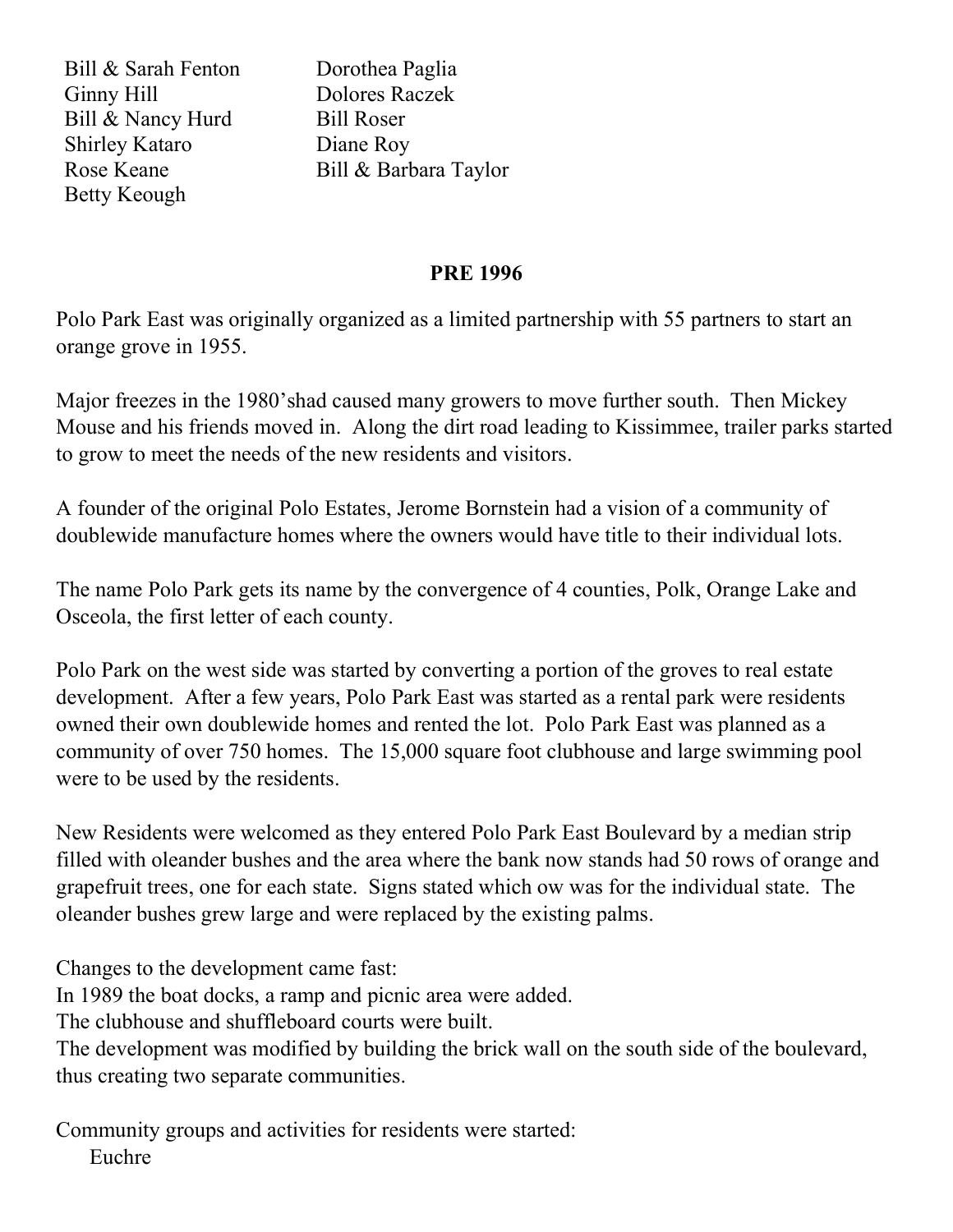The James Newton V.F.W. post from 1990-2003 Potluck suppers The golf course opened in 1993 with the first 6 holes The Home Owners Association was formed Bingo games started.

#### 1996 – purchasing PPE

A special meeting for all residents was called by the owner David Bornstein at our clubhouse on January 16, 1996. He announced that an offer had been made to him to purchase Polo Park East. We had 45 days to match this offer.

We had an active Homeowners Association. Richard Emery, Our President, spearheaded the selling of shares so that we could reach our goal. After numerous meetings we were able to purchase ethe park for 2,750,000. The price per share was \$13,500. The acquisition was legally finalized at our attorney's office in Orlando on March 28, 1996. With closing costs, we paid almost 3 million dollars. The bank required us to hire a management company to guide us through the early years and the lean years started: new homes were not sold as we envisioned, equipment broke down and costs escalated.

#### 1996 Highlights

- \*Volunteers locked up the Clubhouse 365 nights a year
- \* two paid part-time employees and 10 volunteers covered the Pro Shop seven days a week.
- \*During the busy months of January, February and March, volunteers worked as starters and rangers.
- \*The palm trees around memory Lake were donated by residents in honor of or memory of a loved one. Additional donated trees were planted around the park and golf course.
- \*The first issue of "News and Views" was published in May. A contest was held among our residents to determine the name.

\*Approximately 20 men became the "Clueless Cooks"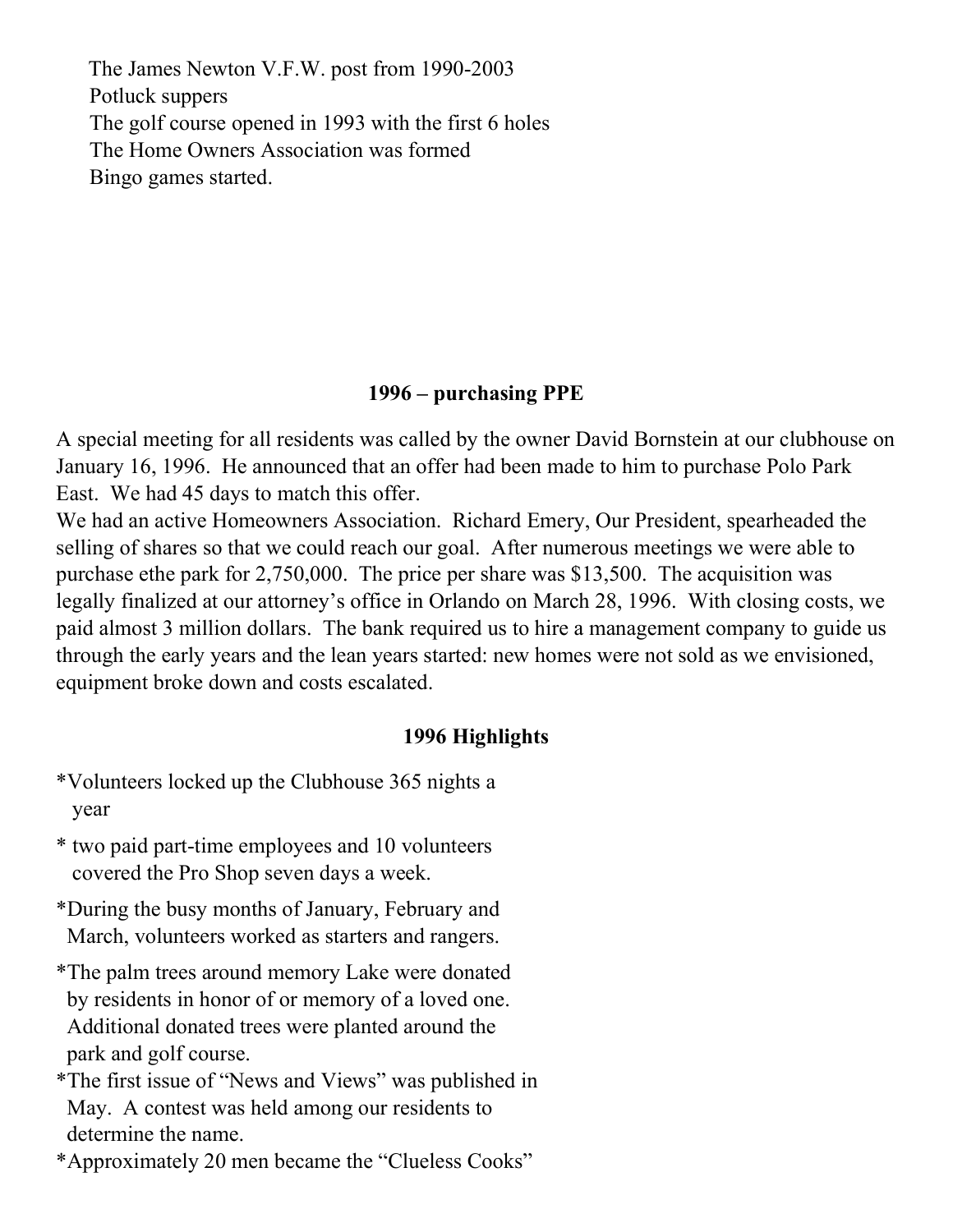when they prepared an extensive pot luck dinner in October.

### 1997 Highlights

\*The shoreline at the lake front was beautified by clearing unwanted vegetation including small trees and vines.

\*The docks were reconditioned.

\*Horseshoe pits were constructed.

\*The first Laser Golf Tournament at night was held and followed by a lasagna dinner.

\*A Golf Committee was formed with nine members.

## 1998 Highlights

- \*Storage cabinets wee built on the south wall of the Clubhouse.
- \*A six-foot high chain link fence was erected on PPE Blvd.
- \*Profits from Clueless Cooks events purchased a dishwasher and a 52-inch TV & VCR.
- \*The Clueless Cook's Wives began the  $19<sup>th</sup>$  Hole in May, cooking hot dogs and sausages every Saturday. Profits provided concrete for cart paths on the golf course and the patio at the Pro Shop. They purchased a canopy cover for the patio, tables, chairs and gas grills.
- \*Line dancing began in 1998
- \*The Nature Group was formed to beautify the Park grounds and the golf course. Proceeds from monthly hamburger luncheons funded flowers, shrubs and upgraded the sprinkler system on PPE Blvd.

- \*A Super Bowl party was held on January 31st .
- \*The Pro Shop patio was enlarged. A concrete pad to the electrical room and cart parking area was poured.
- \*Three sun umbrellas were purchased to use at the  $19<sup>th</sup>$ hole.
- \*Cart paths on the  $6<sup>th</sup>$  and  $9<sup>th</sup>$  holes were concreted.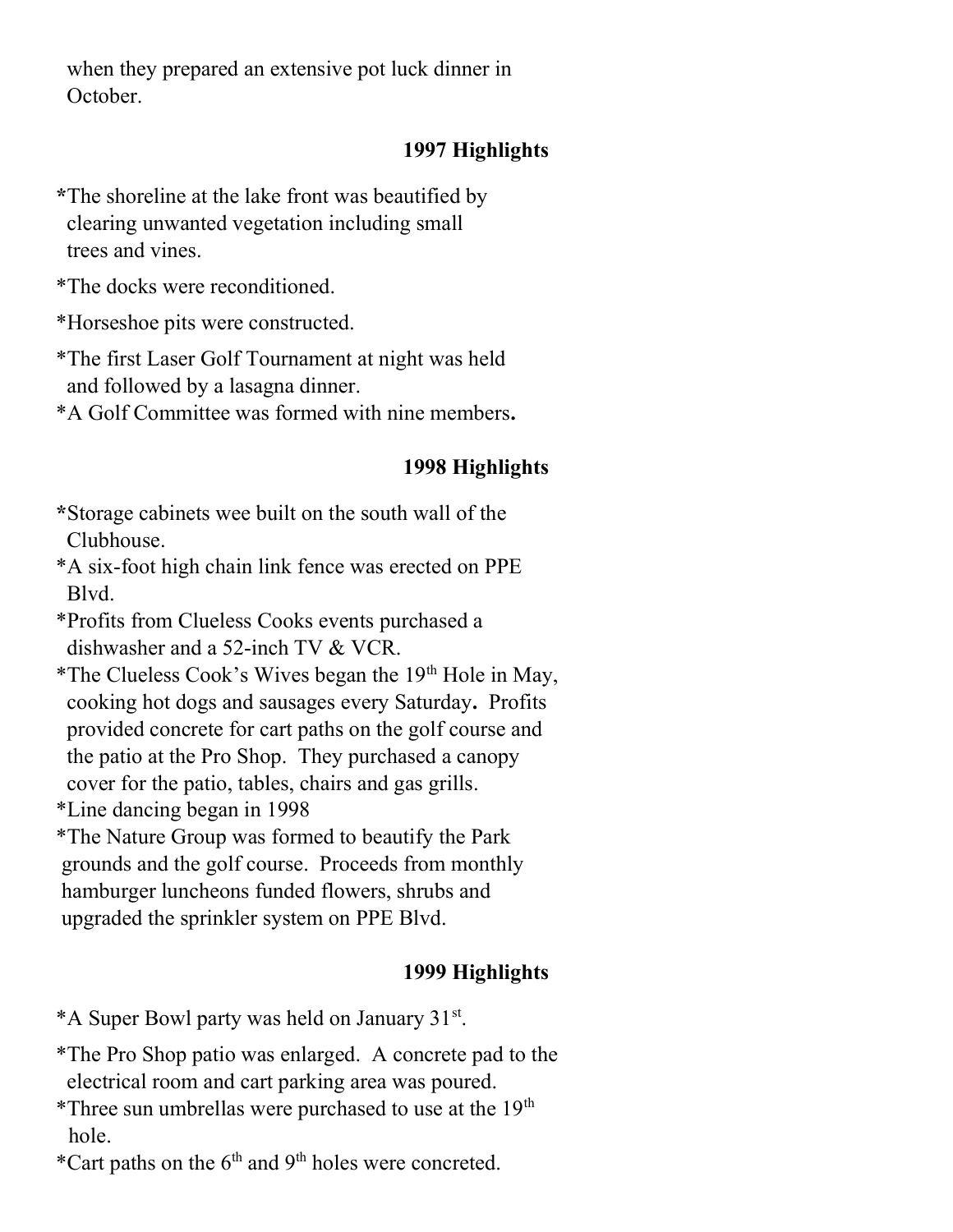## 2000 Highlights

- \*An attorney in Bartow obtained our 55 and over certification.
- \*A new 6-foot high fence was erected around the pool and an emergency 911 telephone was installed.
- \*A chain link fence was installed into the water at the lakefront.
- \*All of the lake front communities cooperated in the funding to control aquatic weeds.
- \*Our Clubhouse was rented for church services.
- \*A waterfall fountain was erected at the entrance to the clubhouse.
- \*Golf course improvements included pouring concrete for the cart paths on the first and fourth holes enlarging the fifth hole green and relocating the practice green.
- \*The canopy over the patio was erected.
- \*A bush whacker was purchased to be used on the golf course and on empty lots.
- \*Mom & Pop scrambles were started.
- \*An "Adopt-a-Hole" program was commenced improving the beauty on the golf course.
- $*A$  4-foot high vinyl fence was erected to enclose the 19<sup>th</sup> Hole patio area.
- \*The annual Christmas Golf Cart Parade was initiated.
- \*Free Sunday night movies were started.
- \*A 50/50 group sold tickets at various functions to help fund improvements.
- \*Father Time and the New Year's Baby helped usher in the new millennium at a New Year's Eve party

- \*Smoke and fires swept through Central Florida. Things got tense when a fire in the Green Swamp burned up to the edge of the golf course and lawns in Polo Park West.
- \*The Community Emergency Response Team (CERT) was started.
- \*The Clubhouse interior was painted and seasonal plantings were added outside.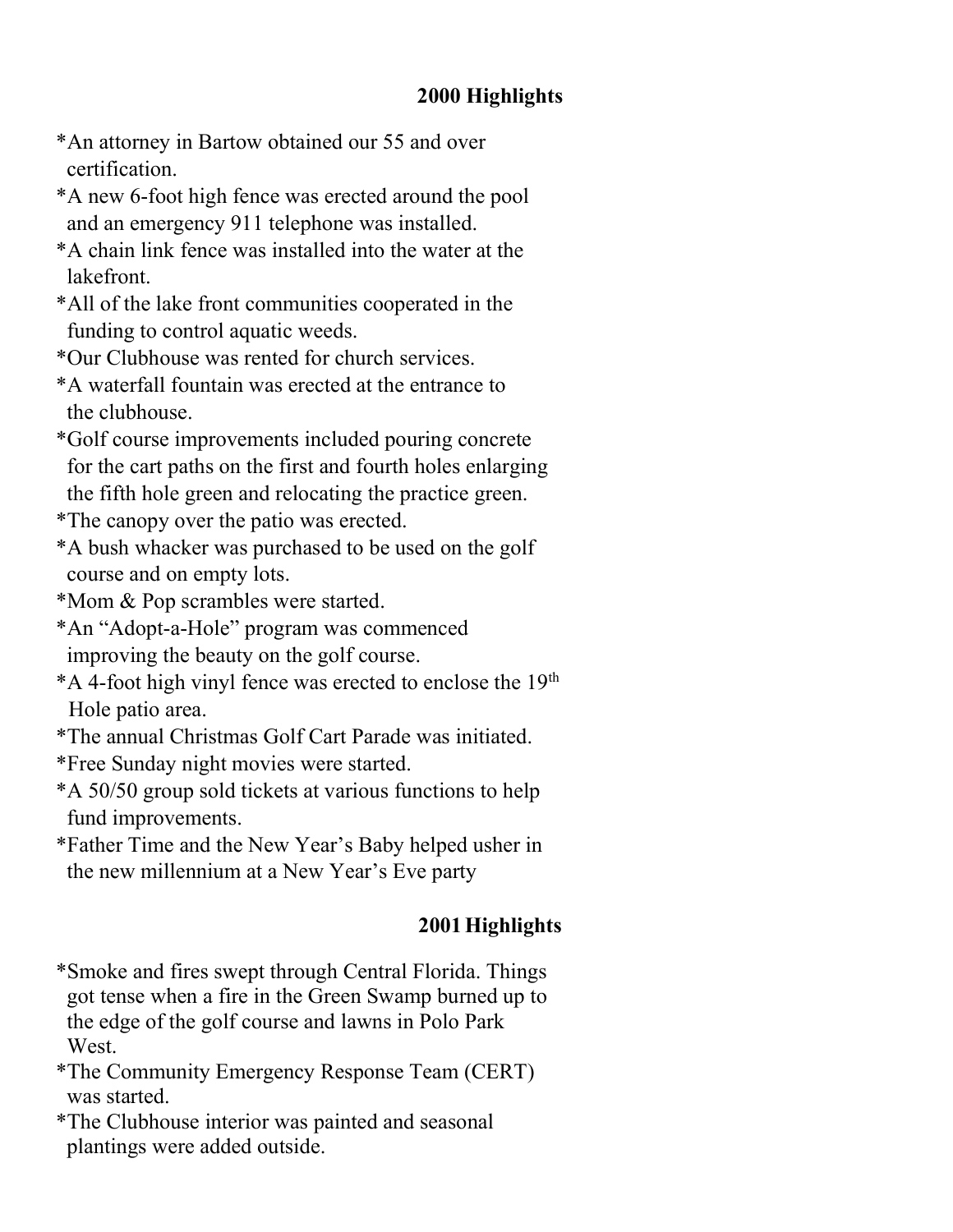\*A hurricane damaged many homes in Polk County. Fortunately, there was only minimal damage to homes in Polo Park East.

- \*The Community of Faith Church which was started here in 1998 departed for larger quarters. The rental fees
- they paid were much needed and benefited us greatly.

\*Defensive driving classes were held.

- \*Regional meetings were held to look at long range plans for the growth and development of Four Corners.
- \*The mini-mall to the north of the bank was built.
- \*A court order resulted in changes in monthly fees for 20 residents
- \*Ceramic tile was installed in front of the kitchen area in the Clubhouse.
- \*A window was installed in the office facing the lobby.
- \*Both ends of the shuffleboard courts were enclosed.
- \*Additional cabinets and shelving were built on the south wall of the Clubhouse.

## 2002 Highlights

- \* Major repairs were made to the swimming pool and hot tub.
- \* The pool deck was covered with brick pavers.
- \* The original Adelphia Cable contract was expanded and renewed to include full coverage of the non premium channels. This was done with no increase in monthly fees to the residents.
- \* Five new residents moved their homes from another community to our Park. This action triggered many more new home sales.
- \* Share prices increased to \$16,500.
- \* Our first All States Day was held.
- \* A fence was added near the mail boxes.
- \* Diners Delight started with a St. Patrick's Dinner/Dance with our own in-house DJ.
- \* Replacement golf clubs and hand carts were purchased.
- \* A used Ranson 300 Fairway mower was purchased.

- \* The Clubhouse exterior was painted.
- \* A 24-foot building was constructed to protect the golf course equipment.
- \* A Cushman Work Horse with a sprayer attachment was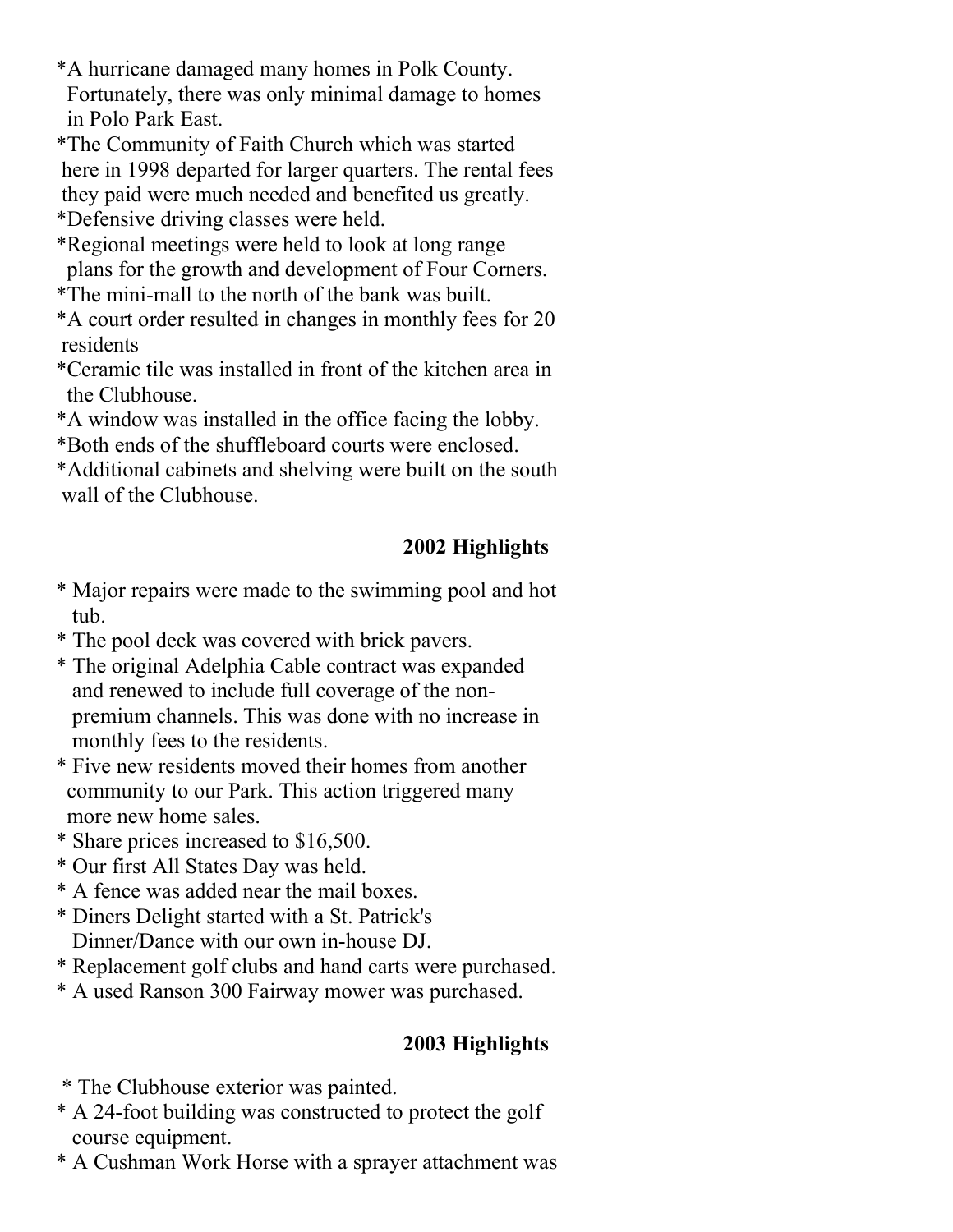purchased as was a fertilizer spreader.

- \* The Steiner mower was repaired and two new mowers were purchased for the golf course.
- \* An 8 by 10 foot shed for Park maintenance tools was purchased and erected.
- \* Ongoing projects included docks being painted and repaired and more cabinets being built on the south wall of the Clubhouse.
- \* The easement along the north chain link fence on Dreama Drive was cleared and 85 trees were planted.
- \* The entry median was updated with new letters and golf sign.
- \* A 6-foot-high fence around the irrigation pump station was installed.
- \* The 19th Hole celebrated five years of very successful activities resulting in many donations to the park.
- \* The roads were seal coated, holes filled, damaged areas repaired and wheel stops painted. Directional arrows, hash lines and 14 parking dividers were repainted

- \*A large stainless-steel grill was purchased by the  $19<sup>th</sup>$ hole.
- \*Gas heaters were purchased for the pool to supplement the solar heat.
- \*A garage was built to house the Sheriff's patrol golf cart.
- \*A concrete golf path 10' wide by 100' long was formed and poured from the Pro Shop to East Blvd.
- \*A 6' high PVC fence was installed around the new gas heaters and the pool equipment.
- \*A new dishwasher, kitchen sink, freezer, ceiling fans and speakers were purchased for the Clubhouse.
- \*A rotary fairway mower for the golf course was purchased.
- \*A turflo aerator was purchased and installed on Memory Lake.
- \*An 8'x10' shed was purchased for maintenance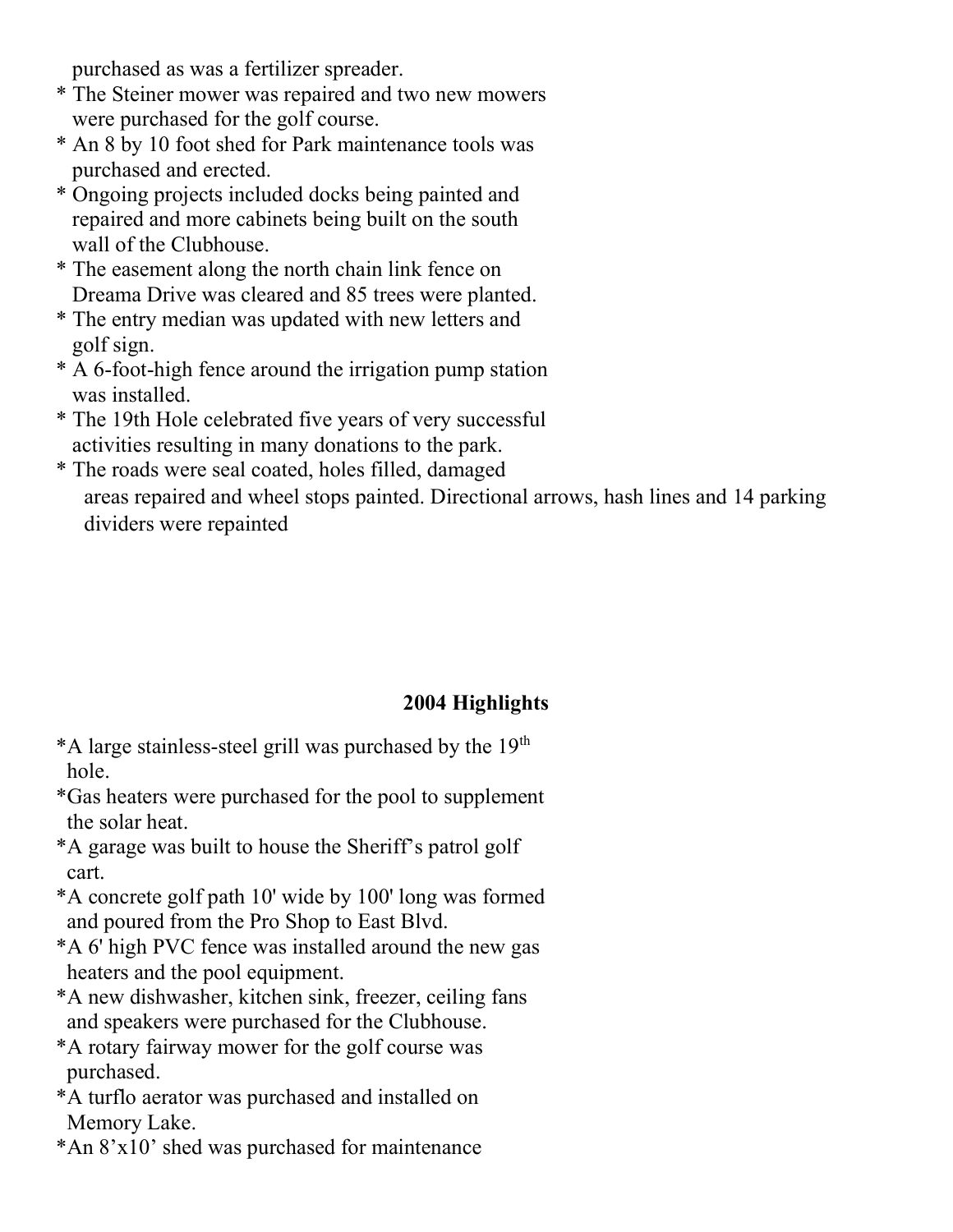equipment and tools.

- \*A drainage ditch and two bridges were installed on the golf course.
- \*The golf cart parking area by the patio was widened.
- \*Extensive cleanup was performed at Lake Davenport after a vicious hurricane passed through.
- \*The Citizen Assist Program (C.A.P.) sponsored by the Polk County Sheriff's Office was started.

- \*Due to hurricane damage, the Park sported a brand-new sign at the U.S. Highway 27 entrance, along with four new floodlights.
- \*A new lawn maintenance contract included cutting, trimming, and driveway blowing for residents. This service was available for \$20.00 monthly.
- \*Pool inspections required by Polk County were passed with flying colors.
- \*Extensive repairs to both docks were made.
- \*New road signs were purchased and installed at appropriate locations.
- \*Eighteen new parking spaces and wheel curbs were added north of the clubhouse.
- \*An 8'x10' foot shed was erected for golf course chemical storage.
- \*At least 50 pine trees were cut down and others trimmed along cart paths and the chain link fence on the golf course.
- \*A portable gas caddy for the golf course was purchased.
- \*Revolving lights for the clubhouse dance floor were installed.
- \*Five sinks were replaced in the restrooms.
- \*New carpeting was installed in the Pro Shop and Clubhouse.
- \*A sectional sofa and two side arm chairs were donated to the Clubhouse
- \*250 new folding chairs, tables, and ceiling fans were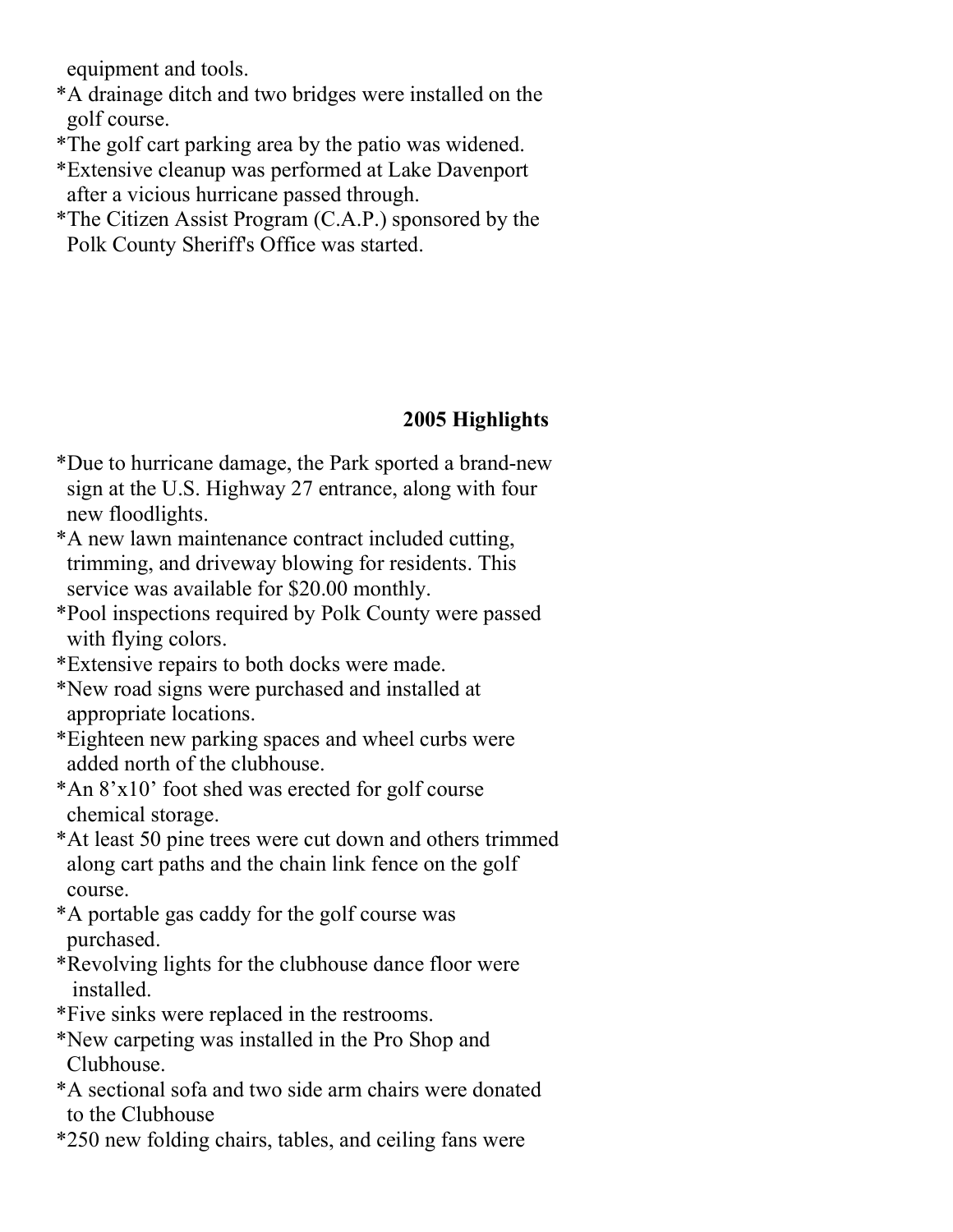donated by Bingo.

- \*Three dart machines were purchased.
- \* The Annual Lee Lieb ALS Benefit Golf Tournament was held in February.
- \*The very last lot was sold in July. The goal of a SOLD OUT PARK was reached!!!

#### 2006 Highlights

- \*A Valentine's Day Party was held; a delicious dinner by Diners Delight and music by our own resident D. J. were enjoyed.
- \*The Annual Lee Lieb ALS Golf Tournament was very successful.
- \*The Red Hat ladies participated in two statewide parades.
- \* A front-end loader was purchased for the golf course.
- \* Second Saturday sing-a-longs were started.

#### 2007 Highlights

- \*A "Buy-A-Key" program was used to purchase a digital piano for the clubhouse.
- \*The Tropical Sensations, a steel drum group from New Hampshire, performed in the clubhouse.
- \*A concrete washing pad and water meter were installed at the second tee.
- \*A crew cleaned up the shore of the lake front and Memory Lake.
- \*Eighty new aluminum street and golf course signs were installed.
- \*The PPE Rules and Regulations were revised.
- \*New office furniture was purchased.
- \*A roof was built over the golf cart storage and bathroom areas.

- \*The ROMEOS (Retired Old Men Eating Out) was organized.
- \*The Sunsations, PPE's Steel Drum Band, began rehearsals.
- \*A new ice making machine was purchased for the Clubhouse.
- \*The glass in the front door of the Clubhouse was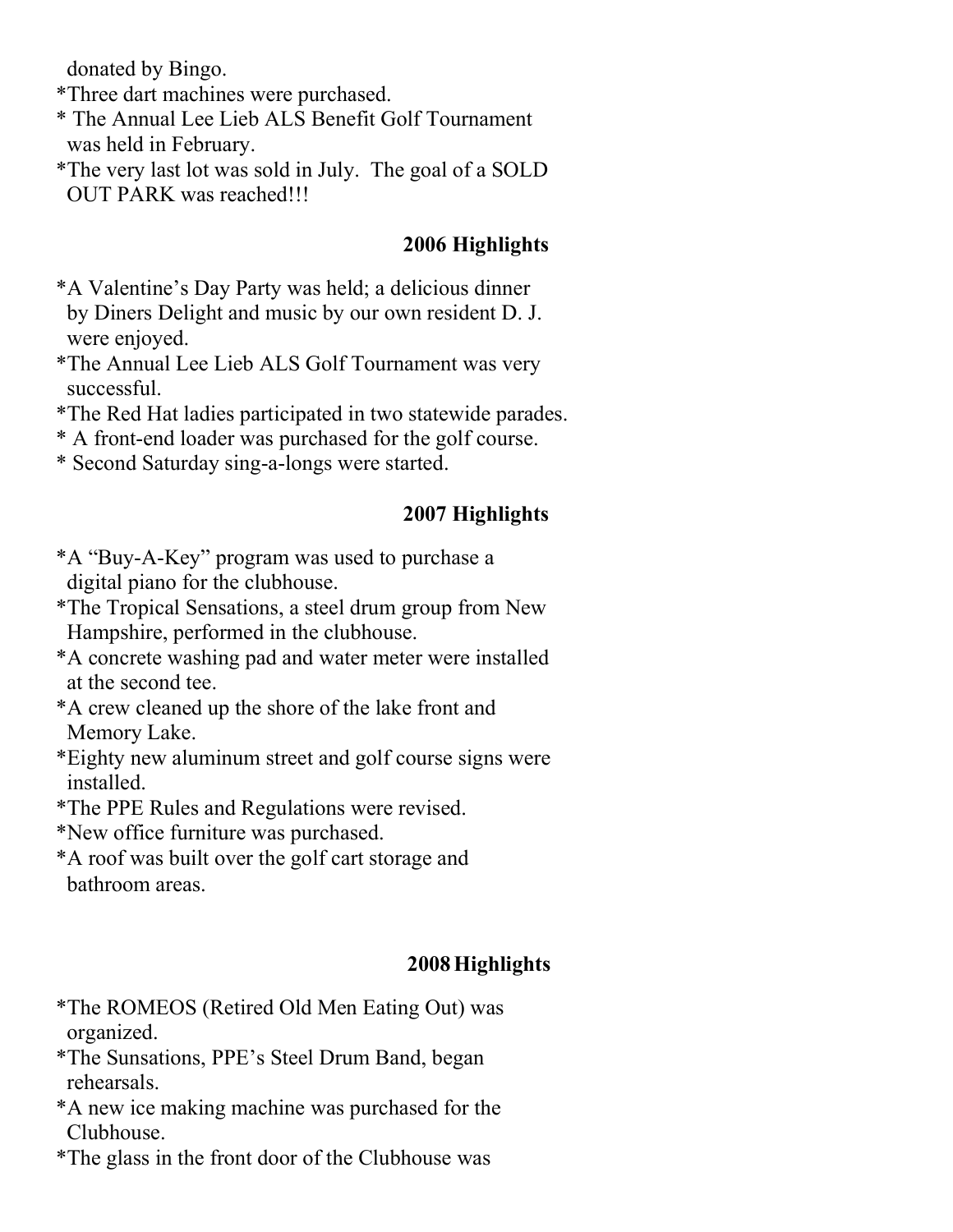replaced.

\*Fees for shareholders were reduced.

- \*Three new charcoal grills were purchased for the lake front.
- \*A storage shed for the Park's work cart was purchased

## 2009 Highlights

- \*Major repairs and improvements to the spa, pool and pool area were made.
- \*A used treadmill was purchased to replace one that had failed.
- \*A system of speaker phones was established to allow "snowbird" board members to participate in meetings. Extra phone lines were added to support this.
- \*The Park's mortgage was paid off and a mortgage burning celebration was held.
- \*A "Live Entertainment" series of concerts and shows began.

## 2010 Highlights

- \*The Citizens Assisted Patrol (CAP) program was terminated due to safety and liability concerns
- \*A new weather-proof outdoor bulletin board was installed over the mailboxes
- \*AED units were installed at the pool and by the mailboxes.
- \*A 911 Emergency Call Box was installed by the mailboxes.
- \*PPE had its first Candidates Forum to acquaint residents with the candidates for board members.
- \* The Clubhouse stage was completed
- \*The website,www.poloparkeast.com, was updated. A resident section was added which included minutes of meetings, policies, forms and a member list.

## 2011 Highlights

\*A strategic planning committee met to set goals for the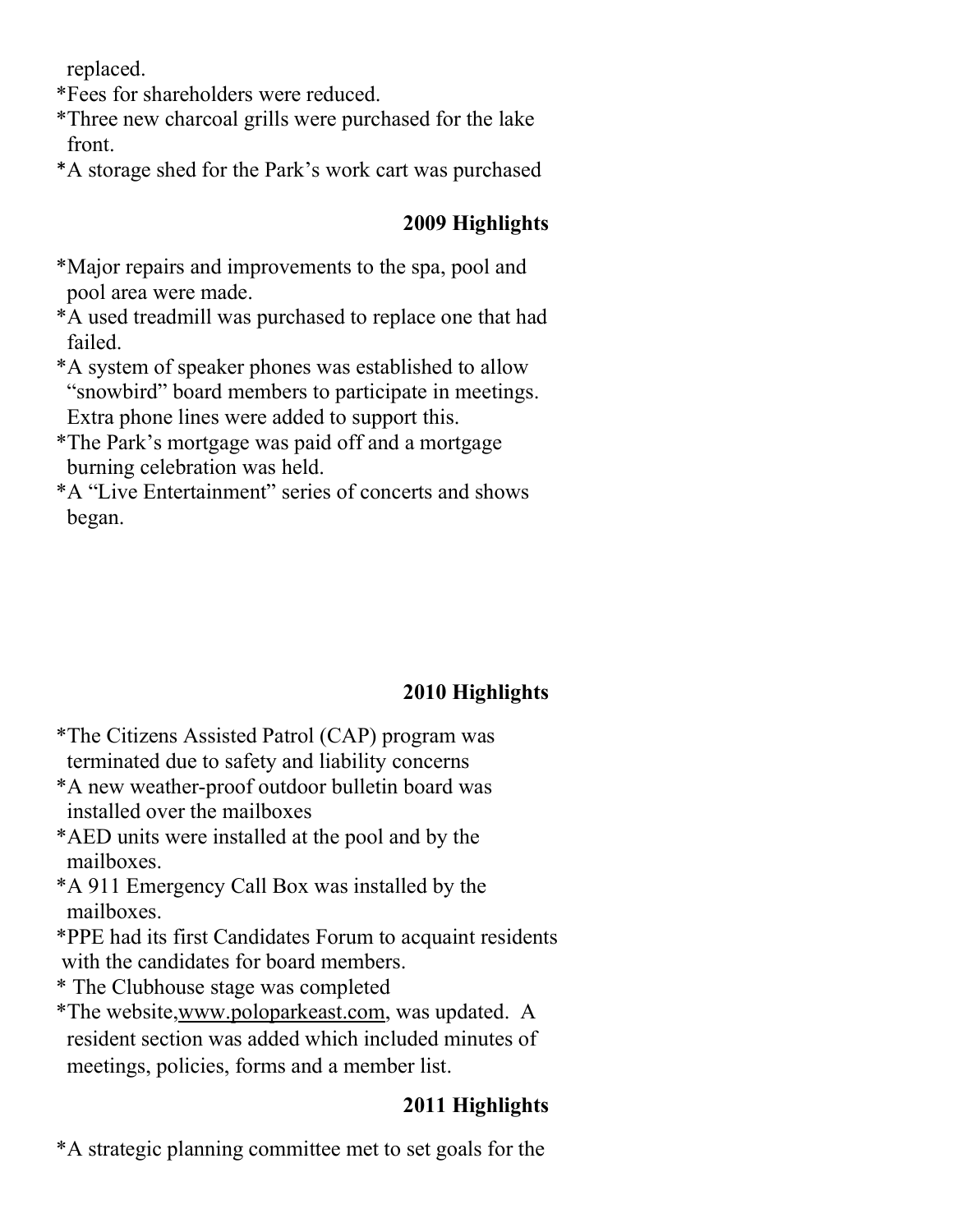Park's improvement.

- \*The issue of parity was settled after several meetings and a shareholder vote.
- \*The Park changed its cable service to Comcast digital.
- \*Our first photo directory was published.
- \*Construction of concrete slabs was completed for secure storage of sand at the lakefront.
- \*A change in the terms of board directors from two to three years was approved by shareholder vote

## 2012 Highlights

- \*Residents were reminded of the rules regarding lawn maintenance; improvements were evident.
- \*A large new storage shed to protect golf course machinery was built.
- \*There was a crime prevention seminar for residents.
- \*A new golf course superintendent was hired.

## 2013 Highlights

- \*Repair and repaving of all the community's streets were done.
- \*Sewer and water main upgrades were completed by Polk County Utilities.
- \*New chairs and cushions were purchased for the pool deck.
- \*An expanded free call-in system was established to allow members to attend board meetings by phone any time of the year.
- \*A Reserve Allocation Committee was formed.

- \* A complete repainting of the Clubhouse exterior was done.
- \*New chairs, paint, and a new jumbo TV were donated by the Bingo and Bingo Kitchen committees.
- \*The entire interior of the Clubhouse was repainted by volunteers.
- \* New ceilings were installed in all Clubhouse interiors.
- \* A used Jacobson greens mower was purchased.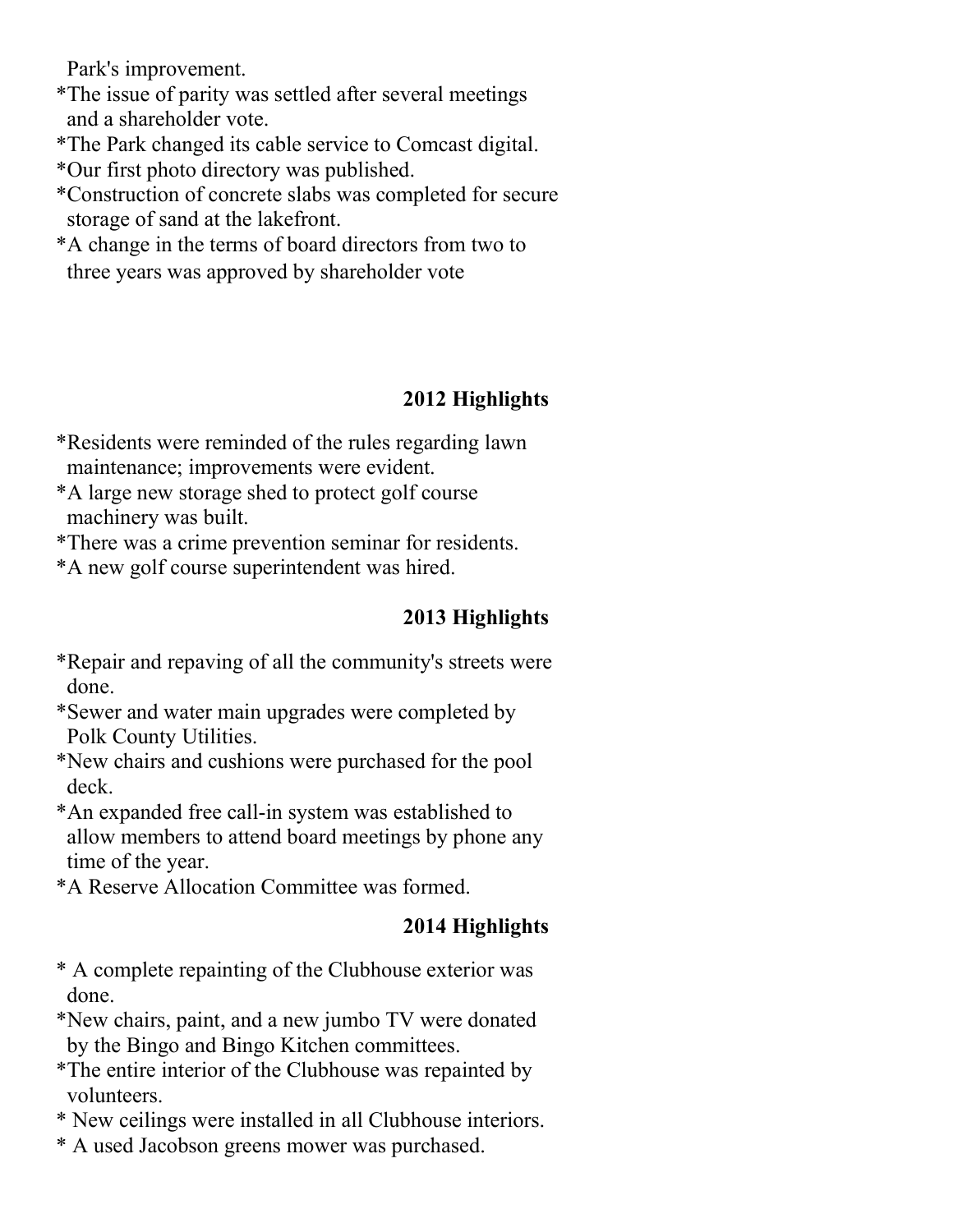- \* A Porta-potty was installed on the golf course.
- \*AED-CPR classes were given for residents and all park employees.
- \*A committee revised the Park's Rules and Regulations.
- \*A crime prevention seminar was held.
- \*The Sunsations Steel Drum Band performed on the Waterside Stage at Downtown Disney

## 2015 Highlights

- \*A new mower was purchased for the golf course.
- \*Major tree removal and trimming on the golf course was done.
- \*Pro Shop upgrades were completed.
- \*Both docks were replaced using marine grade treated lumber.
- \*A surveillance system (CATV) of the Clubhouse areas and Pro Shop was installed.
- \*A No Smoking policy for the clubhouse area was instituted.
- \*An AARP safe driving course was attended by 30 residents
- \*Ten solar powered security lights were installed along the cart path.
- \*The shuffleboard courts were resurfaced.

Thanks to the following individuals who were involved in compiling this history:

| <b>2006 Committee</b> | <b>2016 Committee</b> | <b>2021 Committee</b> |
|-----------------------|-----------------------|-----------------------|
| John Bedell           | Bonnie Bickford       | <b>Judy Hatley</b>    |
| <b>Shirley Blue</b>   | Jim Dohren            | Helen Lewis           |
| Mary Ellen            | Donna Jolly           | Evelyn Monahan        |
| Bower                 | <b>Shirley Kataro</b> |                       |
| <b>Bob Noak</b>       | Roberta Nadeau        |                       |
| <b>Betty Taggart</b>  |                       |                       |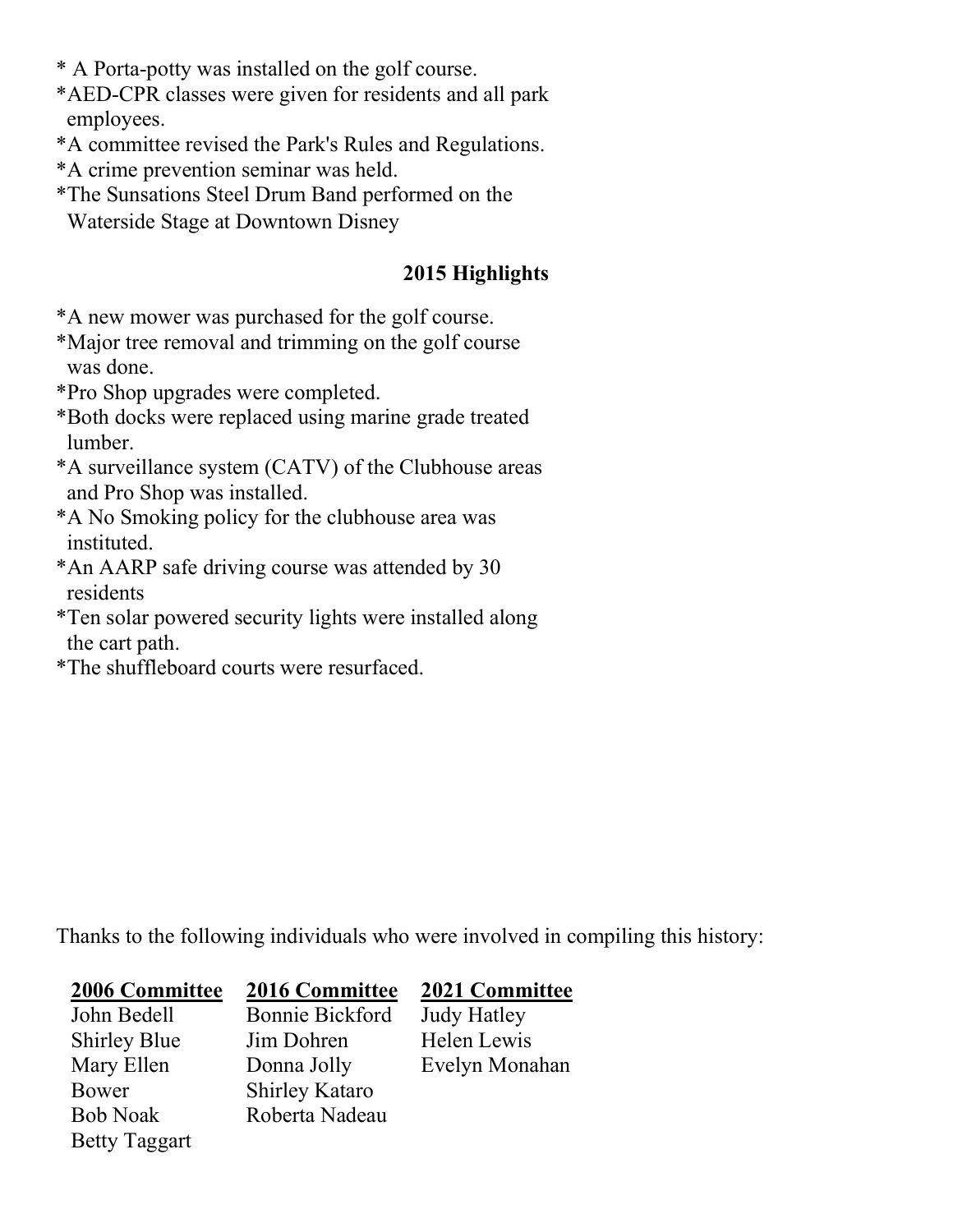Gene Temple Bill Swartz

## 2016 Highlights

- \*Background checks for new residents were implemented
- \*A new display case was added in the Pro Shop to match existing cases
- \*A company was hired to spray for grass and weeds once a month at the lakefront

## 2017 Highlights

- \*Golf course was closed for 3 months during summer for greens overhaul \*Kitchen range replaced \*Irrigation Pressure Pump replaced \*Bingo gave a donation to help on carpet replacement throughout the clubhouse
- \*GOLF sign was replaced at entrance of Hwy 27 and

Polo Park Blvd.

Hurricane Irma caused damage throughout the park, especially the golf patio roof

Pro Shop computer replaced

- Bingo Kitchen added new cabinets
- Roof repaired and solar panels removed

## 2018 Highlights

\*Share price increased to \$43,900.00

\*Bingo and Bingo Kitchen purchased several items for

clubhouse and golf course restrooms

\*A Verticutter was purchased for golf course

\*Lights were installed on cart/walking path with \*donations from Bingo Kitchen, 19th Hole,

Men's Golf \*Club and many volunteer hours

\*Multi-lighted fountain installed in Memory Lake

\*A new payroll and time clock system was installed along with Quick Books being enhanced

\*Discovered greens were full of a bug called nematodes.

a chemical was found to kill them and 3 pallets of sod

were laid by volunteers

\*Purchased 3 pieces of equipment: Textron SmithCo

Spray Star 1000, Statewide Turf Equipment – Graden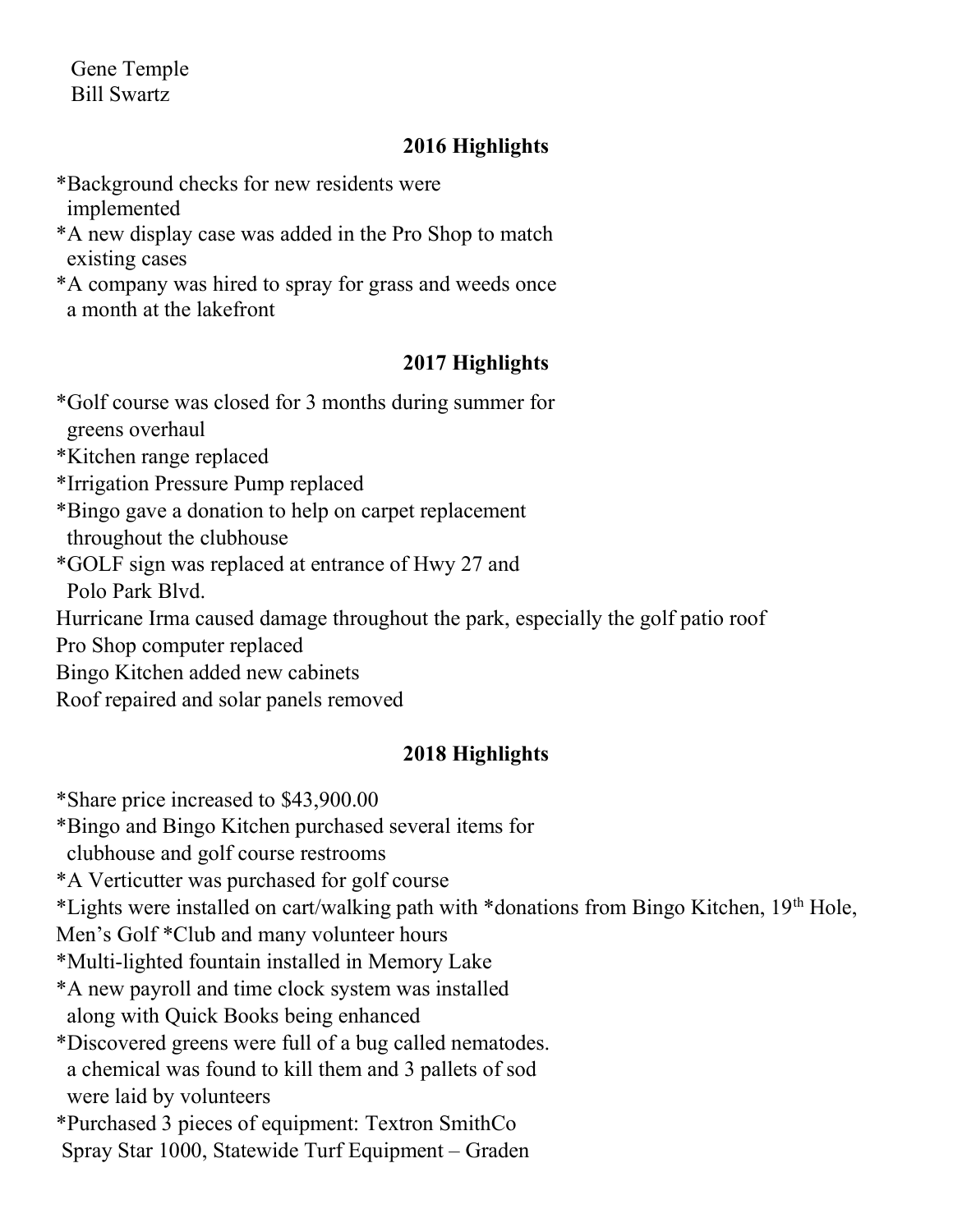## 2019 Highlights

\*The front entrance of the clubhouse was renovated by taking out the overgrowth of plants and grasses and installing pavers, pots of plants and flowers. A drip system was installed to water plants and lighting was added. Donations were made by Bingo, Bingo Kitchen

and 19<sup>th</sup> Hole, with much of the work being done by volunteers and our maintenance crew.

\*Golf cart and handicap golf cart parking was expanded. Striping for these spaces was completed and handicap decals were purchased.

\*Two air conditioning units were replaced in the clubhouse…work being done by our maintenance crew. \*New lights were installed throughout the clubhouse

- from a large donation by Bingo and the volunteer work of many residents.
- \*Two picnic tables and two swings were added to lakefront. Horseshoe pits were restored.

## ALL OF OUR LIVES WERE TURNED UPSIDE DOWN DUE TO THE CORONOVIRUS, BUT OUR WONDERFUL PARK RESIDENTS ROSE TO THE OCCASION AND PERSEVERED. HOPEFULLY, THE NEXT YEARS WILL BRING ALL OF US GOOD HEALTH AND CONTINUED SOCIALIZATION WITH OUR FRIENDS AND NEIGHBORS

## 2020 Highlights

New storage closets were installed in clubhouse from donations provided by Bingo, Bingo Kitchen, 19<sup>th</sup> Hole and Steel Drum Band.

Used wood chipper was purchased. Cart path was widened and resurfaced. White posts and chains were installed as a barricade to protect sprinklers in front. Landscaping was completed between front door and mailboxes. Rack for wood was built and installed at lakefront.

New copier and computer were purchased.

The swimming pool and spa were rebuilt at a cost of \$64,000.00 but will result in a great reduction in water usage and chemicals. Pool furniture was replaced at a cost of \$9,500.00 with donation from Bingo Kitchen and much volunteer help.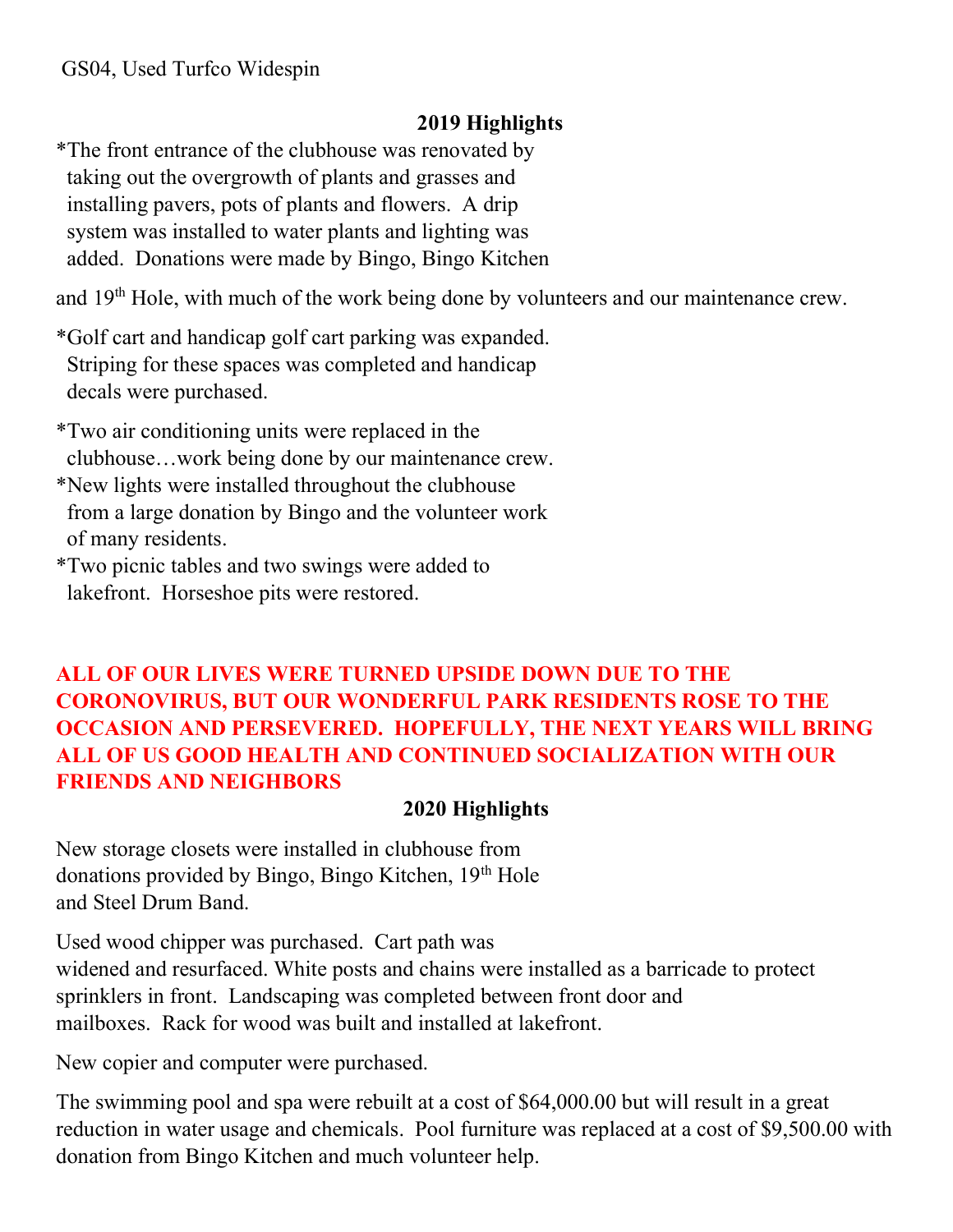Street lights were replaced which should reduce the electric cost and makes the park much more appealing. Diseased trees were cut down along the cart/walking path. A storage shed was purchased and another was built and erected with the volunteer work of many residents.

Changes were made in golf shop personnel with the resignation of 3 employees and hiring of 2 new ones. The positions of Director of Golf and Pro Shop Manager were established and reorganization and expansion of golf shop was completed.

Course was closed for month of March due to Covid 19. Purchased a used blower, worked on and repaired mowers. Purchased flags and cups for greens.

 All lighting was replaced at the docks by our maintenance department. Expanded boat and trailer parking.

## I am speaking for volunteers – by Mary Ellen Bower

The Proshop was open 70 hours per week. We started with 2 paid parttime employees. Volunteers covered the rest of the hours and served as rangers and starters. Volunteers helped with building the golf course and maintaining it. A Nature Committee formed who planted flowers on the course and around the park, and maintained them.

While filling lots in the Park, volunteers worked in the sales office and acted as guides, explaining the share set up and showing off Park facilities.

The Clueless Cooks – all guys – did many parties. Their proceeds purchased our first big screen TV, VCR and dishwasher. Diner's Delight served many delicious dinners.

The 19<sup>th</sup> Hole ladies served food every Saturday. They have provided many things including patio & cover, Tables, Chairs and grills.

Annual Community Sales began in 1996, planned and organized by volunteers. Proceeds paid for fencing on the N side of E Blvd. into the lake, Fencing behind Rita Bee to the top of Challenger, Lazy Boy furniture for the clubhouse and banners for the entry. Citizens Assist Patrol program started in 2004 with 60 residents volunteering. Each attended 8- 10 hours of instruction and gave many hours of service.

All Bingo workers and kitchen helpers are volunteers and their proceeds continue to provide equipment and nice things for the clubhouse.

Coffee Break every Friday is done by volunteers. This was not intended as a fund raiser but has done well. Coffee pots and many items are purchased for the kitchen. Pool furniture has been provided since 1998.

All activities are planned and carried out by volunteers. Our support encourages those planning events, cards, games, trips and Entertainments. The number and variety of activities keep our Park desirable to those looking at communities.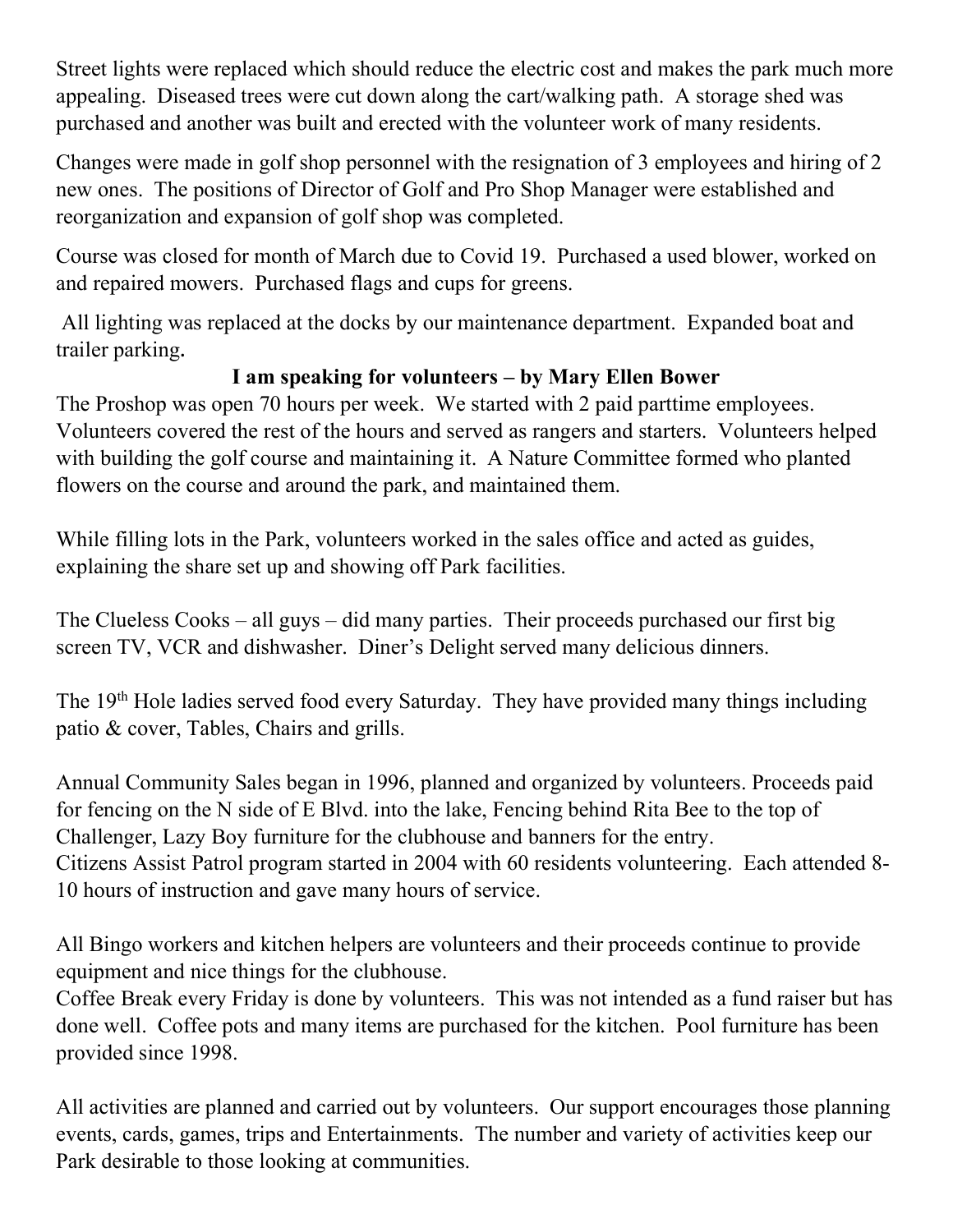Polo Park East started and survives because of volunteers who give their time, energy and resources. Many of whom work in the background and are never recognized. You know who you are and we thank you.

I have not mentioned financials. It adds up to thousands of dollars provided by volunteers over the past 25 years.

Our Success continues to depends on volunteers.

HOW CAN YOU HELP?